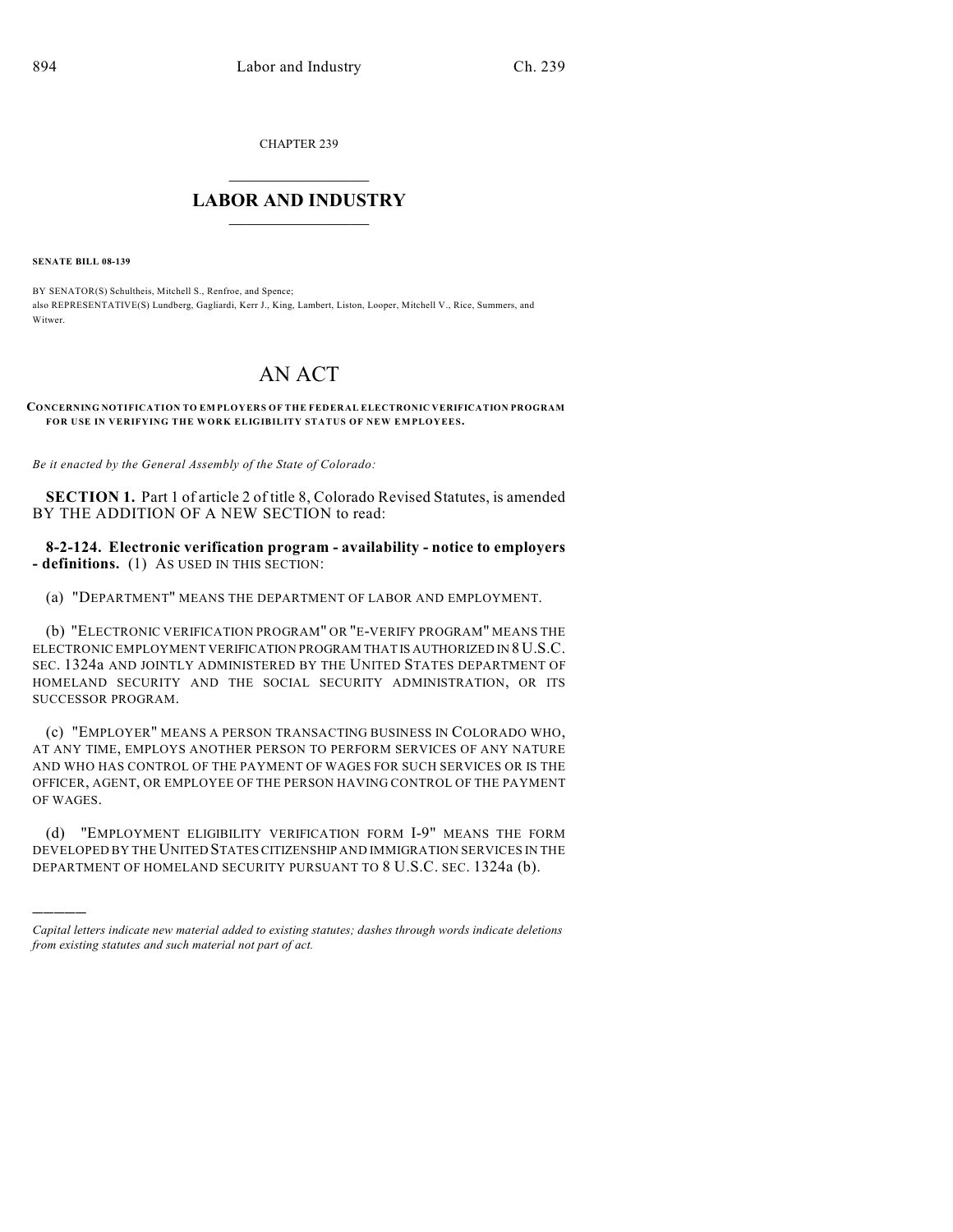(e) "UNAUTHORIZED ALIEN" HAS THE SAME MEANING AS SET FORTH IN 8 U.S.C. SEC. 1324a (h) (3).

(2) (a) (I) AS PART OF ITS QUARTERLY ELECTRONIC PUBLICATION DISTRIBUTED TO EMPLOYERS, THE DEPARTMENT SHALL, AT A MINIMUM, NOTIFY EVERY EMPLOYER OF THE FEDERAL LAW AGAINST HIRING OR CONTINUING TO EMPLOY AN UNAUTHORIZED ALIEN AND OF THE AVAILABILITY OF THE OPTIONAL ELECTRONIC VERIFICATION PROGRAM TO VERIFY THE WORK ELIGIBILITY STATUS OF NEW EMPLOYEES.

(II) (A) IN NOTIFYING EMPLOYERS OF THE E-VERIFY PROGRAM PURSUANT TO SUBPARAGRAPH (I) OF THIS PARAGRAPH (a), THE DEPARTMENT SHALL INCLUDE LANGUAGE SIMILAR TO THE FOLLOWING:

AS WITH ALL CURRENT EMPLOYEE VERIFICATION PROGRAMS, THE E-VERIFY PROGRAM IS NOT ONE HUNDRED PERCENT ACCURATE, AND AN EMPLOYEE HAS RECOURSE AVAILABLE IF THE EMPLOYEE IS LEGALLY DOCUMENTED TO WORK IN THE UNITED STATES BUT THE EMPLOYER RECEIVES A FINAL NOTICE OF NONCONFIRMATION OF WORK ELIGIBILITY REGARDING THE EMPLOYEE THROUGH THE E-VERIFY PROGRAM.

(B) ADDITIONALLY, THE DEPARTMENT SHALL PROVIDE EMPLOYERS INFORMATION ABOUT WHEN, DURING THE HIRING PROCESS, AN EMPLOYER MAY LAWFULLY USE THE E-VERIFY PROGRAM, SPECIFYING THAT THE E-VERIFY PROGRAM CAN ONLY BE USED AFTER AN EMPLOYEE IS HIRED AND CANNOT BE USED TO VERIFY THE WORK ELIGIBILITY STATUS OF EXISTING EMPLOYEES. THE NOTICE SHALL ALSO RESTATE THE REQUIREMENTS OF SECTION 24-34-402,C.R.S., WHICH PROHIBITS EMPLOYERS FROM ENGAGING IN DISCRIMINATORY OR UNFAIR EMPLOYMENT PRACTICES.

(III) IMMEDIATELY FOLLOWING THE NOTICE REQUIRED BY SUBPARAGRAPH (I) OF THIS PARAGRAPH (a), THE DEPARTMENT SHALL INCLUDE IN THE QUARTERLY ELECTRONIC PUBLICATION A LINK TO THE PORTION OF THE DEPARTMENT'S WEB SITE WHERE AN EMPLOYER CAN ACCESS ADDITIONAL INFORMATION ABOUT THE FEDERAL LAW, THE E-VERIFY PROGRAM AND THE REQUIREMENTS FOR PARTICIPATION IN THE E-VERIFY PROGRAM, AND THE FOLLOWING STATEMENT, IN BOLD-FACED TYPE IN A CONSPICUOUS LOCATION:

**IT IS UNLAWFUL FOR AN EMPLOYER TO:**

 **HIRE, RECRUIT, OR REFER FOR A FEE, FOR EMPLOYMENT IN THE UNITED STATES, AN ALIEN, KNOWING THE ALIEN IS AN UNAUTHORIZED ALIEN;**

 **HIRE, RECRUIT, OR REFER FOR A FEE, FOR EMPLOYMENT IN THE UNITED STATES, AN INDIVIDUAL WITHOUT VERIFYING THE EMPLOYMENT ELIGIBILITY STATUS OF THE INDIVIDUAL THROUGH COMPLETION OF THE EMPLOYMENT ELIGIBILITY VERIFICATION FORM I-9, OR ITS SUCCESSOR FORM;**

 **CONTINUE TO EMPLOY AN ALIEN IN THE UNITED STATES, KNOWING THAT THE ALIEN IS OR HAS BECOME AN UNAUTHORIZED ALIEN; OR**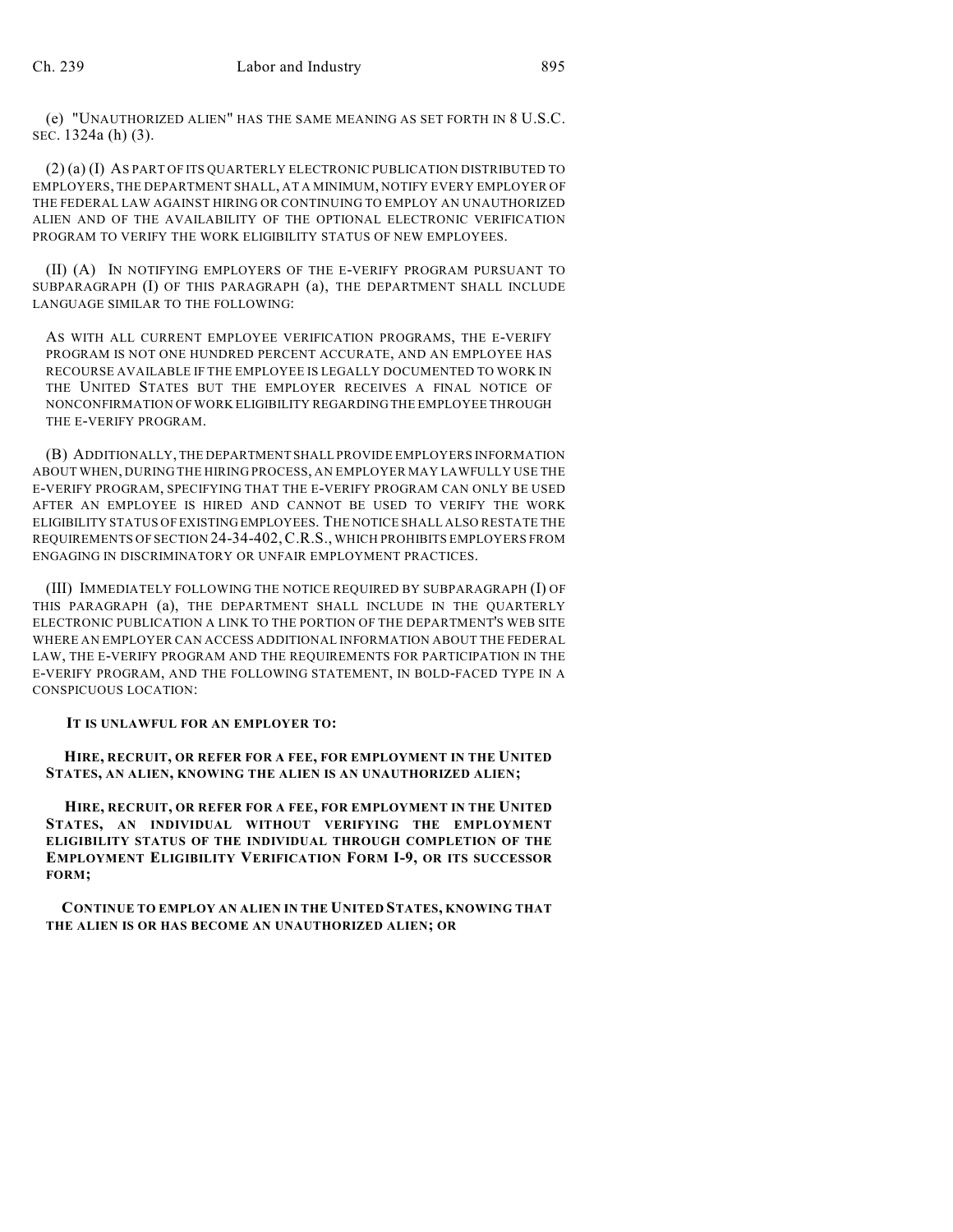**WHILE USING THE E-VERIFY PROGRAM, REFUSE TO HIRE, DISCHARGE, PROMOTE, OR DEMOTE A PERSON, HARASS A PERSON DURING THE COURSE OF EMPLOYMENT, OR DISCRIMINATE AGAINST A PERSON IN MATTERS OF COMPENSATION, ON THE BASIS OF THE PERSON'S DISABILITY, RACE, CREED, COLOR, SEX, SEXUAL ORIENTATION, RELIGION, AGE, NATIONAL ORIGIN, OR ANCESTRY, PURSUANT TO SECTION 24-34-402, C.R.S.**

 **FOR MORE SPECIFIC INFORMATION REGARDING THE E-VERIFY PROGRAM AND ITS REQUIREMENTS AND USE, EMPLOYERS SHOULD CONSULT 8 U.S.C. SEC. 1324a.**

(IV) THE DEPARTMENT SHALL INCLUDE THE NOTICE AND WEB SITE LINK REQUIRED BY THIS PARAGRAPH (a) IN EACH QUARTERLY ELECTRONIC PUBLICATION DISTRIBUTED TO EMPLOYERS ON AND AFTER THE EFFECTIVE DATE OF THIS SECTION.

(b) THE DEPARTMENT SHALL PERMANENTLY POST ON ITS WEB SITE THE STATEMENT AND INFORMATION DESCRIBED IN SUBPARAGRAPH (III) OF PARAGRAPH (a) OF THIS SUBSECTION (2), AS WELL AS A LINK TO THE E-VERIFY WEB SITE AVAILABLE THROUGH THE INTERNET PORTAL FOR THE UNITED STATES CITIZENSHIP AND IMMIGRATION SERVICES, OR ITS SUCCESSOR AGENCY.

**SECTION 2.** Part 1 of article 21 of title 24, Colorado Revised Statutes, is amended BY THE ADDITION OF A NEW SECTION to read:

**24-21-112. Electronic verification program - notice - definitions.** (1) AS USED IN THIS SECTION:

(a) "ELECTRONIC VERIFICATION PROGRAM" OR "E-VERIFY PROGRAM" MEANS THE ELECTRONIC EMPLOYMENT VERIFICATION PROGRAM THAT IS AUTHORIZED IN 8 U.S.C. SEC. 1324a AND JOINTLY ADMINISTERED BY THE UNITED STATES DEPARTMENT OF HOMELAND SECURITY AND THE SOCIAL SECURITY ADMINISTRATION, OR ITS SUCCESSOR PROGRAM.

(b) "EMPLOYER" MEANS A PERSON TRANSACTING BUSINESS IN COLORADO WHO, AT ANY TIME, EMPLOYS ANOTHER PERSON TO PERFORM SERVICES OF ANY NATURE AND WHO HAS CONTROL OF THE PAYMENT OF WAGES FOR SUCH SERVICES OR IS THE OFFICER, AGENT, OR EMPLOYEE OF THE PERSON HAVING CONTROL OF THE PAYMENT OF WAGES.

(2) THE SECRETARY OF STATE, IN CONSULTATION WITH THE DEPARTMENT OF LABOR AND EMPLOYMENT, SHALL POST ON THE SECRETARY OF STATE'S WEB SITE INFORMATION PERTAINING TO THE PROHIBITION AGAINST HIRING OR CONTINUING TO EMPLOY AN UNAUTHORIZED ALIEN, AS DEFINED IN 8 U.S.C. SEC. 1324a (h) (3), AND THE AVAILABILITY OF AND THE REQUIREMENTS FOR PARTICIPATION IN THE ELECTRONIC VERIFICATION PROGRAM AS A MEANS FOR EMPLOYERS TO VERIFY THE WORK ELIGIBILITY STATUS OF NEW EMPLOYEES. THE WEB SITE POSTING REQUIRED BY THIS SUBSECTION (2) SHALL APPEAR IN THE SAME FORMAT AS REQUIRED BY SECTION 8-2-124 (2) (a), C.R.S., AND SHALL APPEAR IN A CONSPICUOUS LOCATION ON THE SECRETARY OF STATE'S WEB SITE. THE SECRETARY OF STATE'S WEB SITE SHALL ALSO PROVIDE A LINK TO THE E-VERIFY WEB SITE AVAILABLE THROUGH THE INTERNET PORTAL FOR THE UNITED STATES CITIZENSHIP AND IMMIGRATION